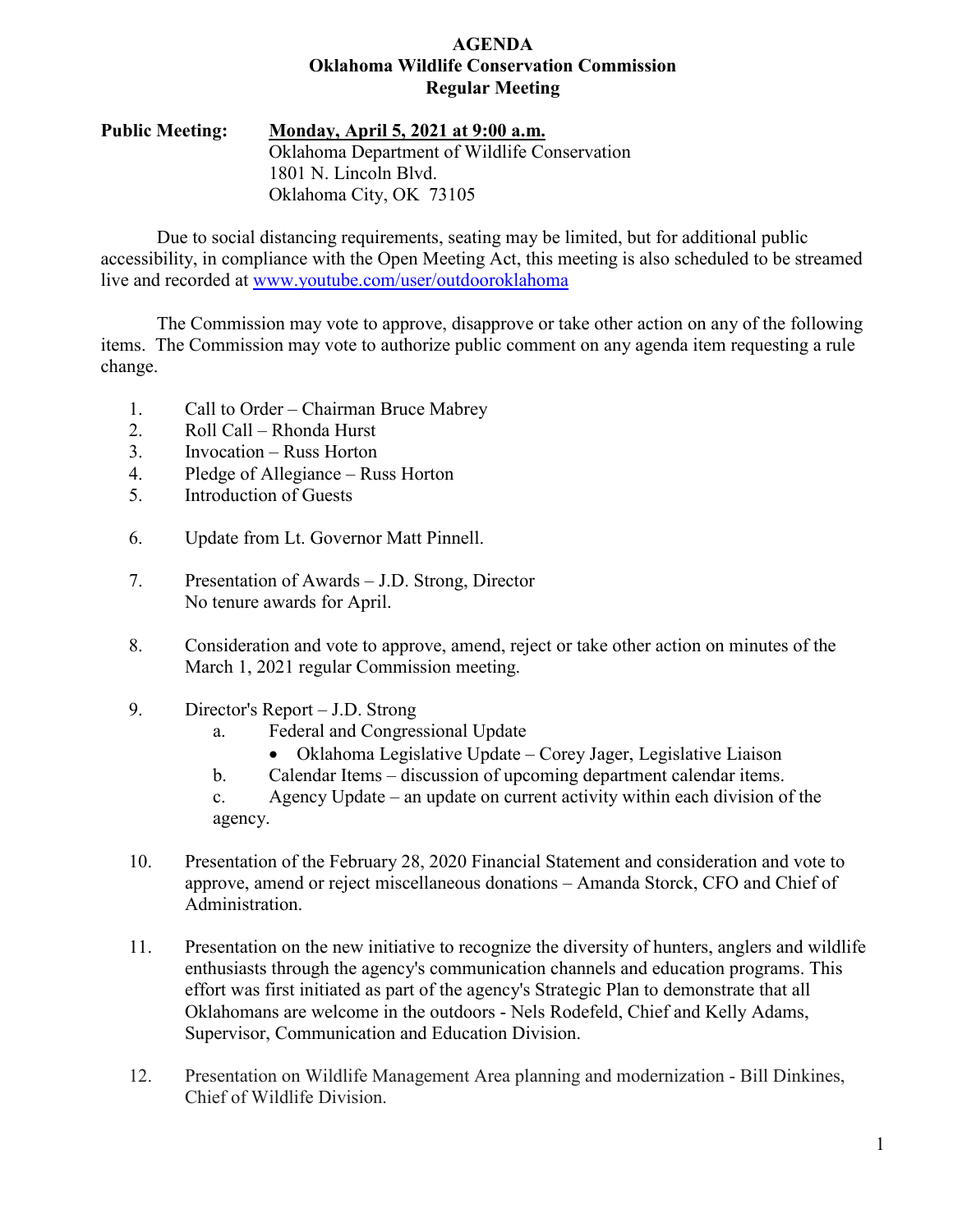- 13. Discussion of the Appraisal and/or Purchase of Certain Real Property Located in Harmon and Haskell counties, which the Commission by Majority Vote May Decide to Discuss in Executive Session Pursuant to 25 O.S. 307(B)(3); with Any Action Thereon to Take Place Through Discussion, Consideration and Vote in Open Session - Bill Dinkines.
- 14. New Business Discussion of any matter not known about or which could not have been reasonably foreseen 24 hours prior to the scheduled meeting.
- 15. Announce the date for the next regular Commission Meeting on Monday, May 3, 2021 at 9:00 a.m. in Oklahoma City, Oklahoma.
- 16. Adjourn

**People with disabilities may request accommodations by calling 405-522-6279 at least three days before the meeting.**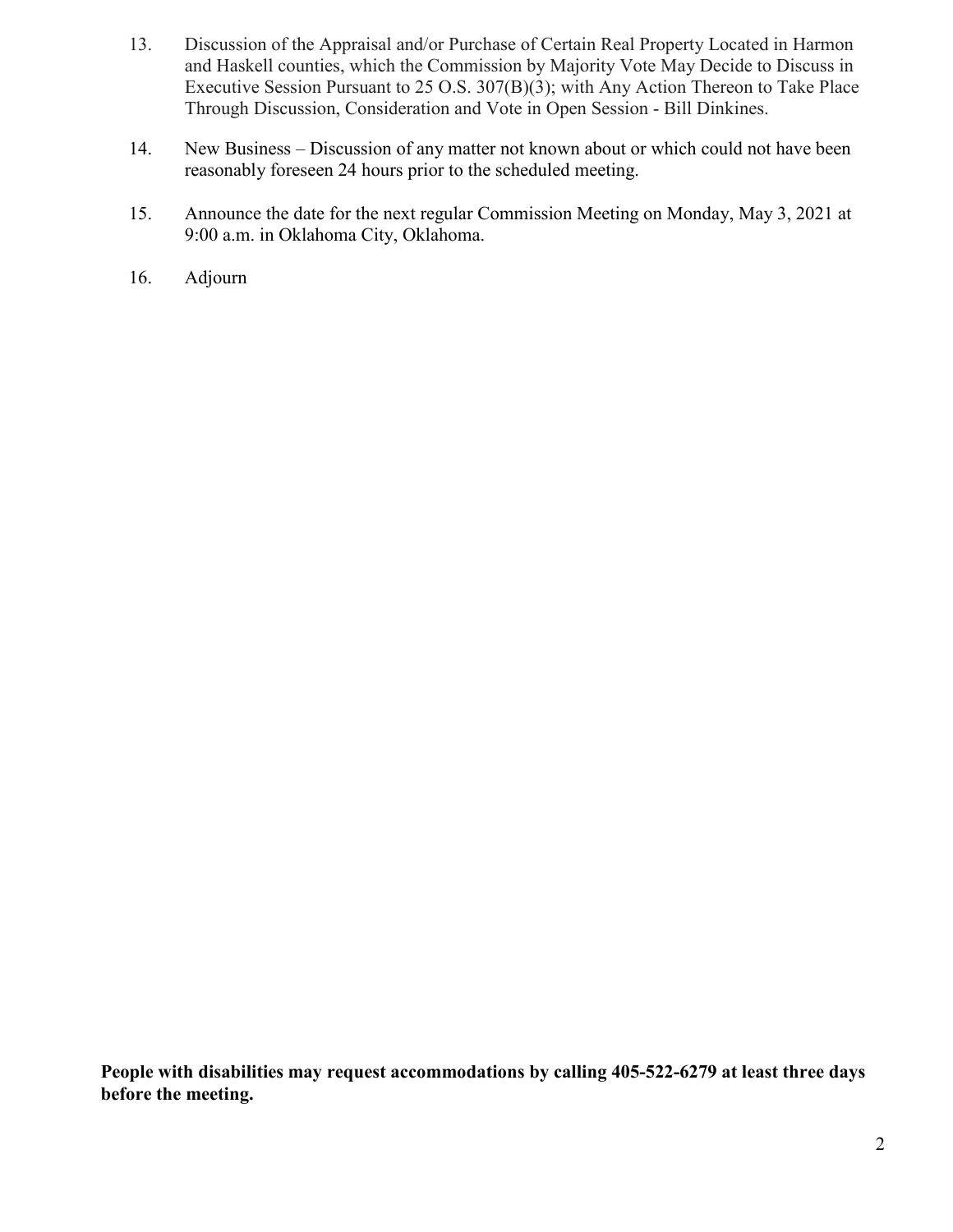# **OKLAHOMA DEPARTMENT OF WILDLIFE CONSERVATION J.D. Strong, Director**

# **Personnel Actions March 2021**

# **New Hires**

Alexander C. Cooper – Wildlife Biologist, Research, OKC Zoo, 3/22/2021

# **Promotions**

# **Transfers**

Curtis Tackett – Fish Biologist, Porter Office to Wildlife Biologist Diversity: Threatened & Endangered, 3/1/2021

# **Resignations/Terminations**

Cannon Harrison – Game Warden, McIntosh County, 3/5/2021

# **Retirements**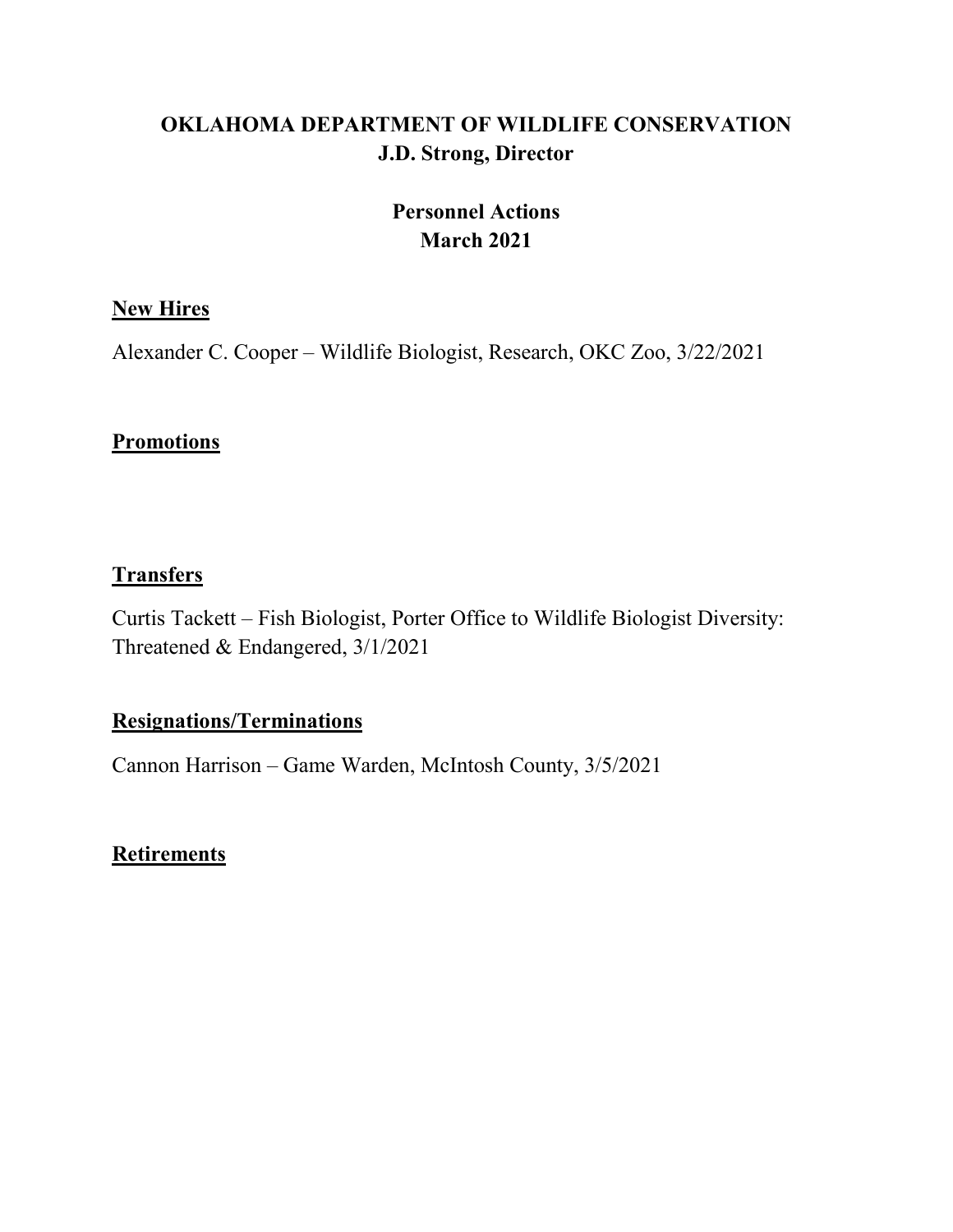#### **MINUTES**

#### Of the Regular Meeting on March 1, 2021 of the

### OKLAHOMA WILDLIFE CONSERVATION COMMISSION

Held at the Oklahoma Department of Wildlife Conservation Building, Oklahoma City, Oklahoma, March 1, 2021. Commission meeting dates are filed with the Secretary of State, Office of Administrative Rules before December 15, annually. The Agenda is listed on the Department's website and was posted at the entrance of the Wildlife Department Building on February 22, 2021 at 2:30 p.m.

Due to social distancing requirements, seating may be limited, but for additional public accessibility, in compliance with the Open Meeting Act, this meeting is also scheduled to be streamed live and recorded at [www.youtube.com/user/outdooroklahoma](http://www.youtube.com/user/outdooroklahoma)

Chairman Bruce Mabrey called the Commission in session at 9:00 a.m.

Rhonda Hurst, Executive Assistant, called the roll.

| <b>MEMBERS PRESENT:</b> | BRUCE R. MABREY, Chairman       |
|-------------------------|---------------------------------|
|                         | LEIGH A. GADDIS, Secretary      |
|                         | <b>BILL K. BREWSTER, Member</b> |
|                         | JAMES V. BARWICK, Member        |
|                         | D. CHAD DILLINGHAM, Member      |
|                         | JOHN P. ZELBST, Member          |
|                         | C. RICK HOLDER, Member          |
|                         |                                 |

MEMBERS ABSENT: ROBERT S. HUGHES II, Vice-Chairman

J.D. Strong, Director, introduced the following guests: Laura McIver, Quail Forever; Rick Grundman, Executive Director of OWCF; Peter Churchbourne, National Rifle Association.

Director Strong introduced Lieutenant Governor Matt Pinnell who addressed the Commission via telephone to announce the new Cabinet System. Governor Stitt amended his Executive Order 2019-01 which outlines the various Cabinets and Cabinet Secretaries. This Order named the Oklahoma Department of Wildlife Conservation as a member of the Tourism, Wildlife, & Heritage Cabinet. Lieutenant Governor Matt Pinnell is the Cabinet Secretary and said he was thrilled to have the Wildlife Department in his cabinet. He would like to attend the April Commission meeting to discuss how we can partner to develop economic tools to promote hunting and fishing in Oklahoma. He is proud of the Oklahoma Fishing Trail partnership and said the Lieutenant Governor's Turkey Hunt is one of the best economic development events in the State.

Director Strong presented Kristen Gillman, Wildlife/Lands Mineral Coordinator/GIS Supervisor with 20 years of service to the Department.

Motion was made by Mr. Zelbst, seconded by Ms. Gaddis to approve the minutes from the February 1, 2021 regular Commission meeting. Motion carried with Commissioners Brewster, Barwick, Gaddis, Zelbst, Dillingham, Holder and Mabrey voting "Yes".

Director Strong gave a brief update and highlighted the Congressional report submitted by Brittnee Preston, the Department's part-time Federal and Congressional Liaison. This report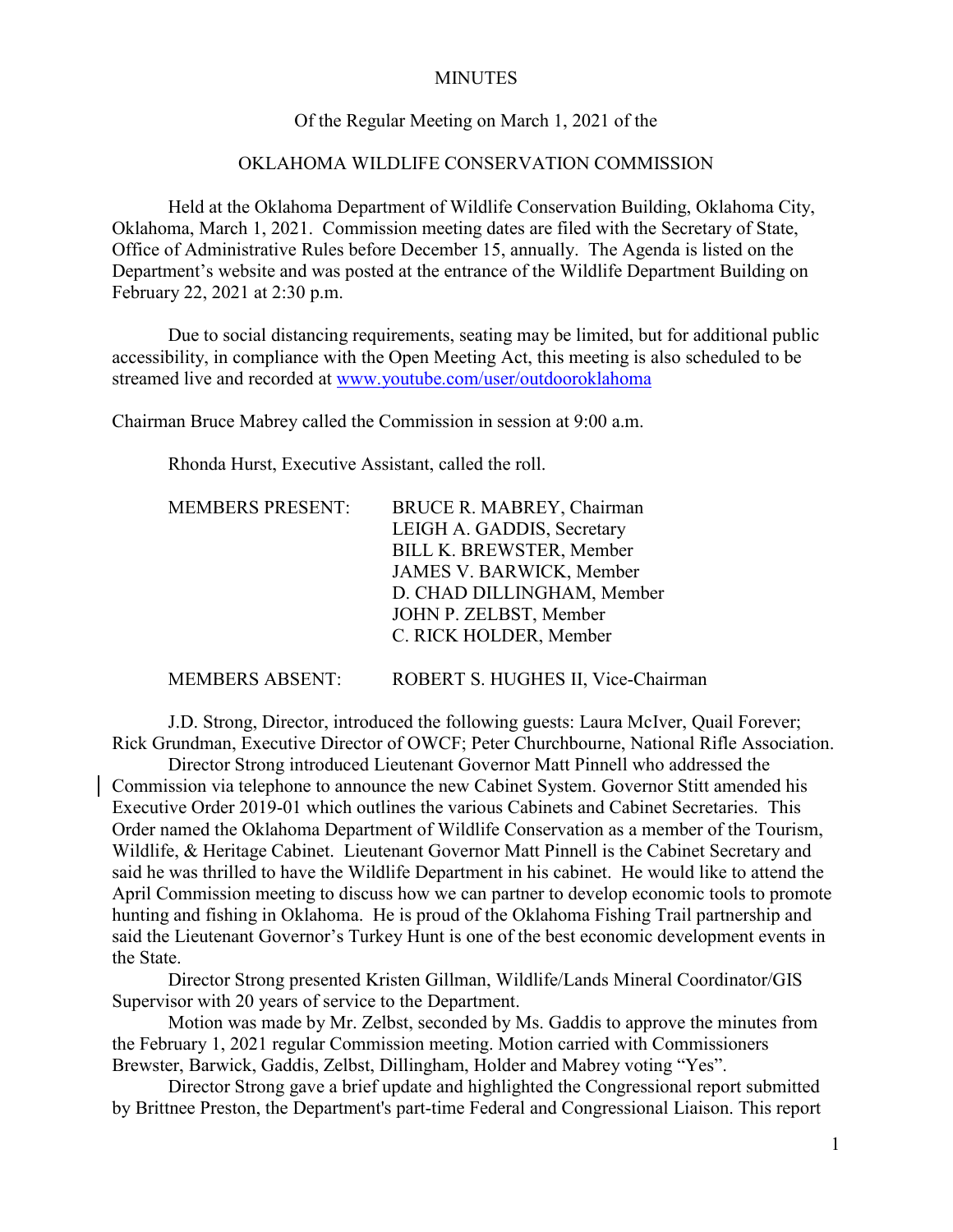was sent to all Commissioners and will be kept with the minutes of this meeting. Director Strong gave a Director's Report on calendar items and agency updates. This report was given to the Commission and will be kept with the minutes of this meeting. Director Strong announced that the Outdoor Oklahoma Adventures raffle was launched nine days ago and has already generated over \$27,000 in tickets sales. He also stated that the virtual Rack Madness was a big success increasing the Department's Instagram traffic by 120% and there were over 4,000 views of some of the demonstrations such as Assistant Director Wade Free's scoring video.

Corey Jager, Legislative Liaison, took the Commission through the slate of wildlife bills still active in the 2021 Legislative Session. She noted that these bills are available to view on the ODWC website under Legislative Tracker.

Amanda Storck, CFO and Chief of Administration, presented the Financial Statement for January 31, 2021. Motion was made by Ms. Gaddis, seconded by Mr. Dillingham to accept the statement as presented and approve miscellaneous contributions. Motion carried with Commissioners Brewster, Barwick, Gaddis, Zelbst, Dillingham, Holder and Mabrey voting "Yes."

Nels Rodefeld, Chief of Communication & Education introduced Lance Meek, Communication and Education Senior Specialist who gave an overview of the Oklahoma Hunter Education Program. He stated the Hunter Education course is and has always been free. Oklahoma was the first state to offer the Home Study Program and the second state in the nation to offer the Apprentice Designated License. In 2007, Oklahoma produced their very own Hunter Education Manual that focused on Oklahoma wildlife and rules and regulations and created an on-line course in 2011. Mr. Meek introduced Peter Churchbourne, Director of the Hunter's Leadership Forum of the National Rifle Association. Mr. Churchboune explained that in 2018 the NRA created a Hunter Education Course and began a partnership with ODWC to use the NRA on-line Hunter Education course and materials. This free course has resulted in the collection of more than \$191,000 worth of Federal Aid match for Oklahoma. Mr. Rodefeld requested Commission approval on a resolution in recognition of the National Rifle Association for their development of an online hunter education course and the benefits it has brought to Oklahoma. Motion was made by Mr. Brewster, seconded by Mr. Barwick to approve the recognition resolution as presented. Motion carried with Commissioners Brewster, Barwick, Gaddis, Zelbst, Dillingham, Holder and Mabrey voting "Yes."

Bill Dinkines, Chief of Wildlife Division introduced Kristen Gillman, Lands/Mineral Coordinator/GIS Supervisor, who gave a presentation on ODWC's minerals program. ODWC owns 359,489.64 surface acres and 75,643.49 mineral acres. ODWC owns minerals in 23 counties. The minerals are managed through an interagency agreement with the Commission of the Land Office (CLO). CLO handles the bidding of minerals, leases and royalty payment collection for a 6% management fee.

Chairman Mabrey polled the Commission asking if each member had received the packet of rule information from the Department and if they had the opportunity to review and consider the public comments submitted in connection with the proposed rules listed on the agenda. All member present said "Yes" by roll call.

Micah Holmes, Assistant Chief of Communication & Education Division, requested Commission approval of the following proposed Title 800 Chapter 1 permanent rules.

> **Title 800. Department of Wildlife Conservation Chapter 1. Operations and Procedures Subchapter 3. Function, Organization, Powers and Duties** 800:1-3-3. Function, organization, power and duties [AMENDED] **Subchapter 5. General Course and Method of Operation** 800:1-5-2. General course and method of operation [AMENDED]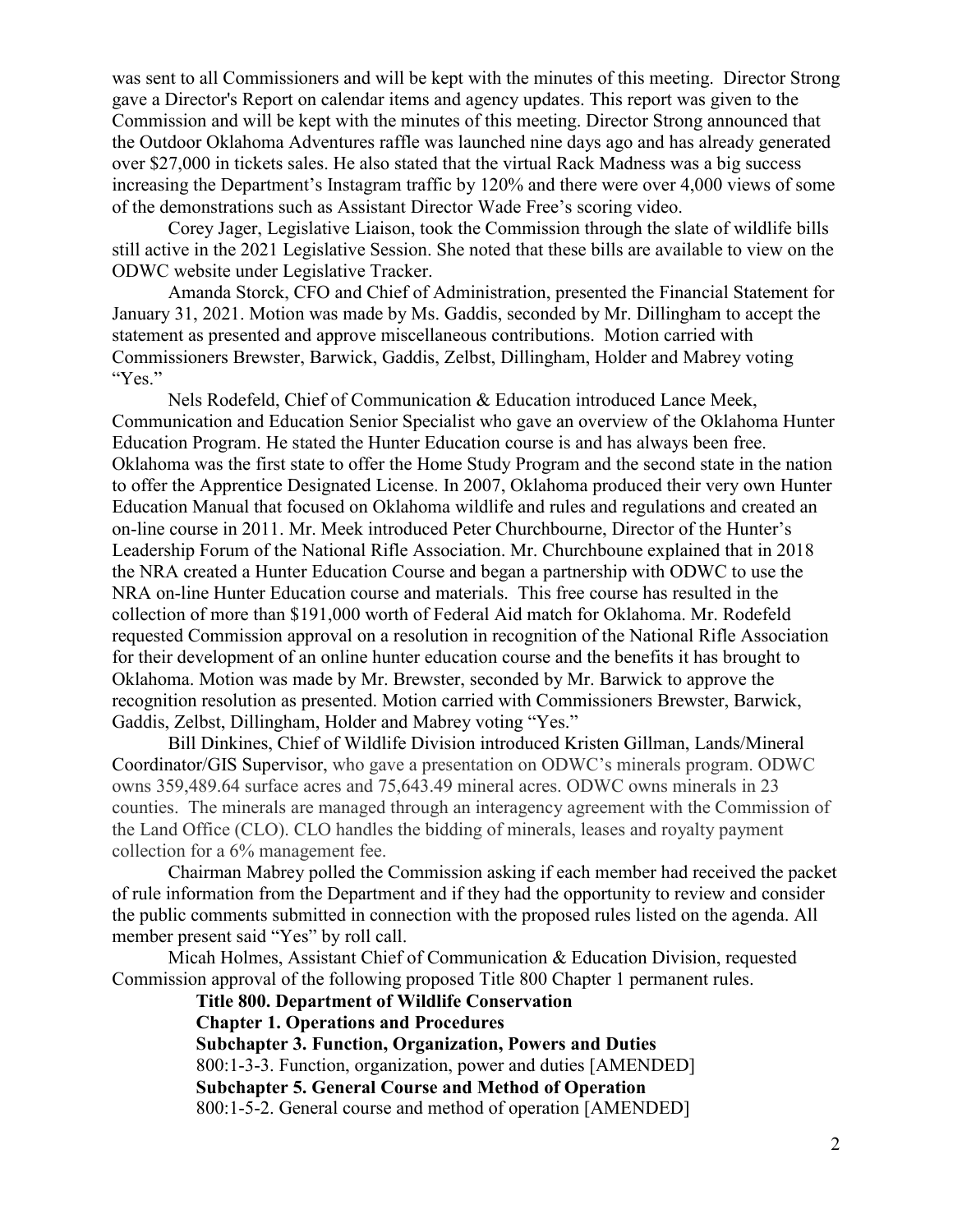#### **Subchapter 10. Citizen Complaints of Employee Actions**

800:1-10-2. Receipt of complaints [AMENDED]

800:1-10-3. Investigation of complaints [AMENDED]

800:1-10-5. Review of complaint disposition [AMENDED]

800:1-10-7. Duties of investigators and Division Chiefs in regard to complaints [AMENDED]

## **Subchapter 11. Publications**

800:1-11-1. Charges for workshops, publications and other material [AMENDED]

## **Subchapter 13. Hunting and Fishing License Dealers**

800:1-13-1. Purpose [AMENDED]

800:1-13-2. License dealer bonding requirements [REVOKED]

800:1-13-3. Dealer operating provisions [AMENDED]

800:1-13-4. Termination of license dealership [AMENDED]

800:1-13-5. Penalties [REVOKED]

800:1-13-6. Opportunity for hearing [AMENDED]

800:1-13-7. Hearing procedures [AMENDED]

800:1-13-8. Telephone license dealers [REVOKED]

# **Subchapter 15. Hunter Education Rules**

800:1-15-2. Hunter education certification requirements [AMENDED]

800:1-15-3. Instructors [AMENDED]

800:1-15-4. Administrative requirements [AMENDED]

## **Subchapter 19. Aquatic Education Rules**

800:1-19-1. Instructors [AMENDED]

800:1-19-2. Administrative requirements [AMENDED]

The purpose of the proposed rule amendments are to align with Governor Stitt's Executive Order 2020-03 as part of a thorough review of Title 800 to identify costly, ineffective, duplicative and outdated information and regulations. The proposed rule amendments serve to eliminate language that is already established in Title 29. Additionally, it replaces outdated language. Removes items no longer available for purchase. Clarifies requirements for hunting and fishing license dealers. Expands opportunities for non-residents to participate in the hunter education program. Removes the outdated volunteer incentive program.

Mr. Barwick stated that the Legislative/Rules/Litigation Committee had met and reviewed all rules. Motion was made by Mr. Barwick, seconded by Ms. Gaddis to approve the rules as presented. Motion carried with Commissioners Brewster, Barwick, Gaddis, Zelbst, Dillingham, Holder and Mabrey voting "Yes".

Barry Bolton, Chief of Fisheries Division, requested Commission approval of the following proposed Title 800 Chapter 10 permanent rules.

# **Title 800. Department of Wildlife Conservation**

# **Chapter 10. Sport Fishing Rules**

**Subchapter 1. Harvest and Possession Limits**

800:10-1-3. Additional definitions [AMENDED]

800:10-1-4. Size limits on fish [AMENDED]

800:10-1-5. Bag limits on fish [REVOKED]

800:10-1-7. Possession limit [AMENDED]

# **Subchapter 3. Methods of Taking**

800:10-3-5. Use of bow and arrow, grabhooks, gigs, spears, and spearguns, snagging, noodling and netting [AMENDED]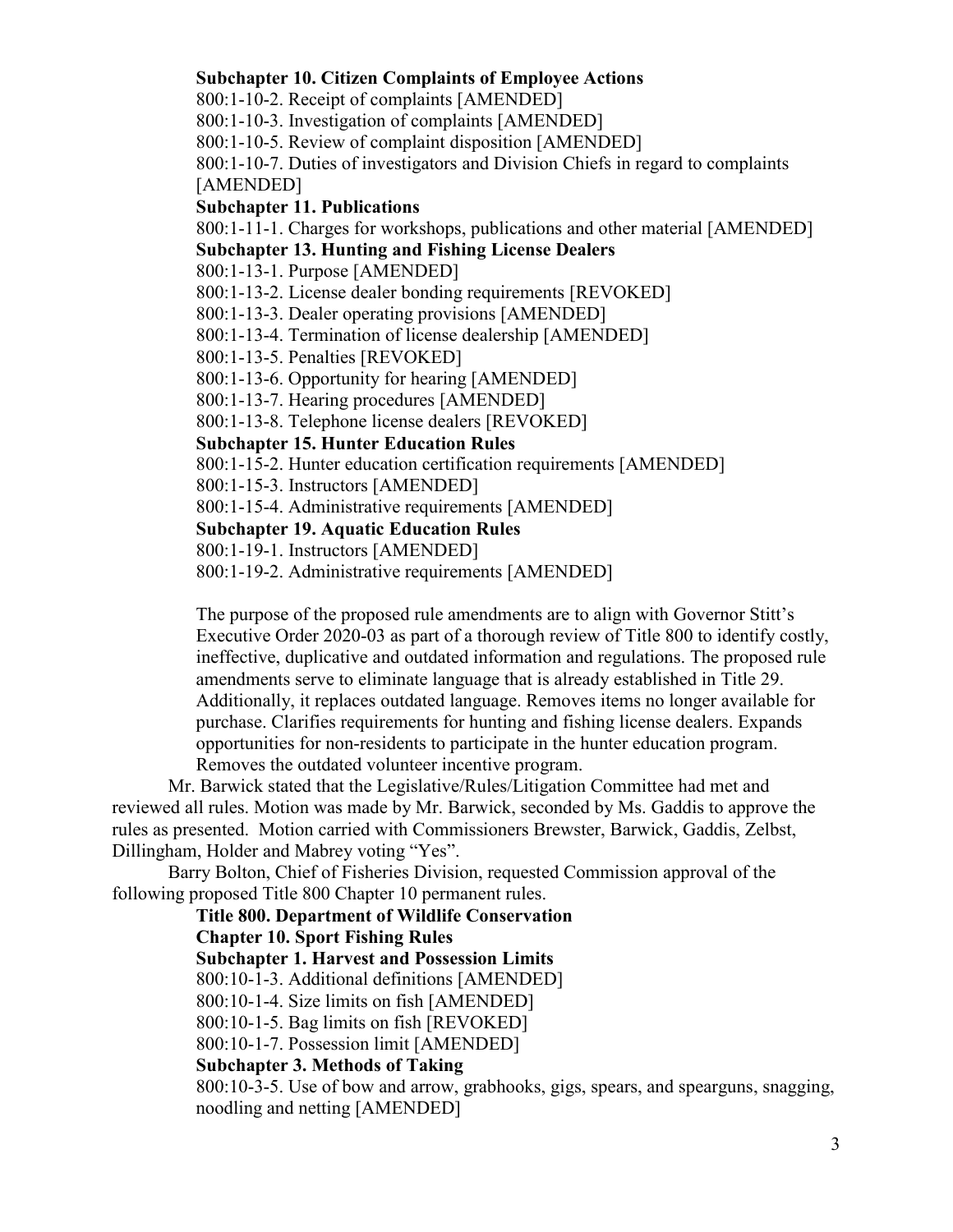800:10-3-6. Use of trotlines, throwlines, limblines, juglines and yo-yo's [AMENDED] 800:10-3-7. Penalties [REVOKED] 800:10-3-8. Harvest tagging and reporting [NEW] 800:10-3-9. Penalties [NEW] **Subchapter 5. Area Restrictions and Special Fees** 800:10-5-2. Department fishing areas [AMENDED] 800:10-5-3. Designated trout areas [AMENDED] 800:10-5-5. Tailwaters [AMENDED] 800:10-5-6. Lakes, reservoirs, rivers and streams [AMENDED]

The purpose of the proposed rule amendments are to align with Governor Stitt's Executive Order 2020-03 as part of a thorough review of Title 800 to identify costly, ineffective, duplicative and outdated information and regulations. These revisions include housekeeping edits, combination of the size limit and bag limits sections, clarification of culling restrictions, clarification of release of fishes taken by bow and arrow, gig, spear, and speargun, new aggregate bag limit for Close To Home waters, new statewide aggregate trout bag limit, removal of Monday and Friday catch and release requirement for paddlefish, clarified restrictions on cleaning and disposal of fish or fish remains, statewide May closure and catch and release rules clarified for alligator gar, removal of restrictions on tiger muskie, changed labeling requirements for fishing equipment, modification of snagging restrictions on the Arkansas River, new section on harvest tagging and reporting of fish, and allow non-motorized boats on Doc Hollis Lake.

Mr. Bolton stated that we received comments both for and against the proposals. He did address the concern of lowering the trout limit from six to three and explained to the Commission the costs involved in purchasing trout which are not native to Oklahoma and that the limit of three is already in effect on the lower mountain fork. Due to public comment, two sections were revised. Language restricting release of fish taken with bow and arrow, gig, spear, or spear gun was removed, and the distance dead fish, fish remains or fish carcasses could be disposed of into waters of Oklahoma were revised from 25 yards to 100 yards. Mr. Dillingham voiced concern with the rule proposal to only allow the new Customer Identification number when tagging fish or labeling equipment. He suggested for a period of three years that anglers be allows to use their Customer Identification and/or their name and address.

Mr. Barwick stated that the Legislative/Rules/Litigation Committee had met and reviewed all rules. Motion was made by Mr. Barwick, seconded by Ms. Gaddis to approve the rules as presented including the revisions presented by Mr. Bolton for the removal of language restricting release of fish taken with bow and arrow, gig, spear, or spear gun, and the distance dead fish, fish remains or fish carcasses could be disposed of into waters of Oklahoma revised from 25 yards to 100 yards and also to allow anglers to adapt to the new Customer Identification number by revising language to allow the use of name and address or Customer Identification number for a period of three years. Motion carried with Commissioners Brewster, Barwick, Gaddis, Zelbst, Dillingham, Holder and Mabrey voting "Yes".

Barry Bolton, Chief of Fisheries Division, requested Commission approval of the following proposed Title 800 Chapter 15 permanent rules.

**Title 800. Department of Wildlife Conservation Chapter 15. Commercial Harvest Rules; Aquatic Species Subchapter 1. Commercial Fishing** 800:15-1-1. Purpose [AMENDED]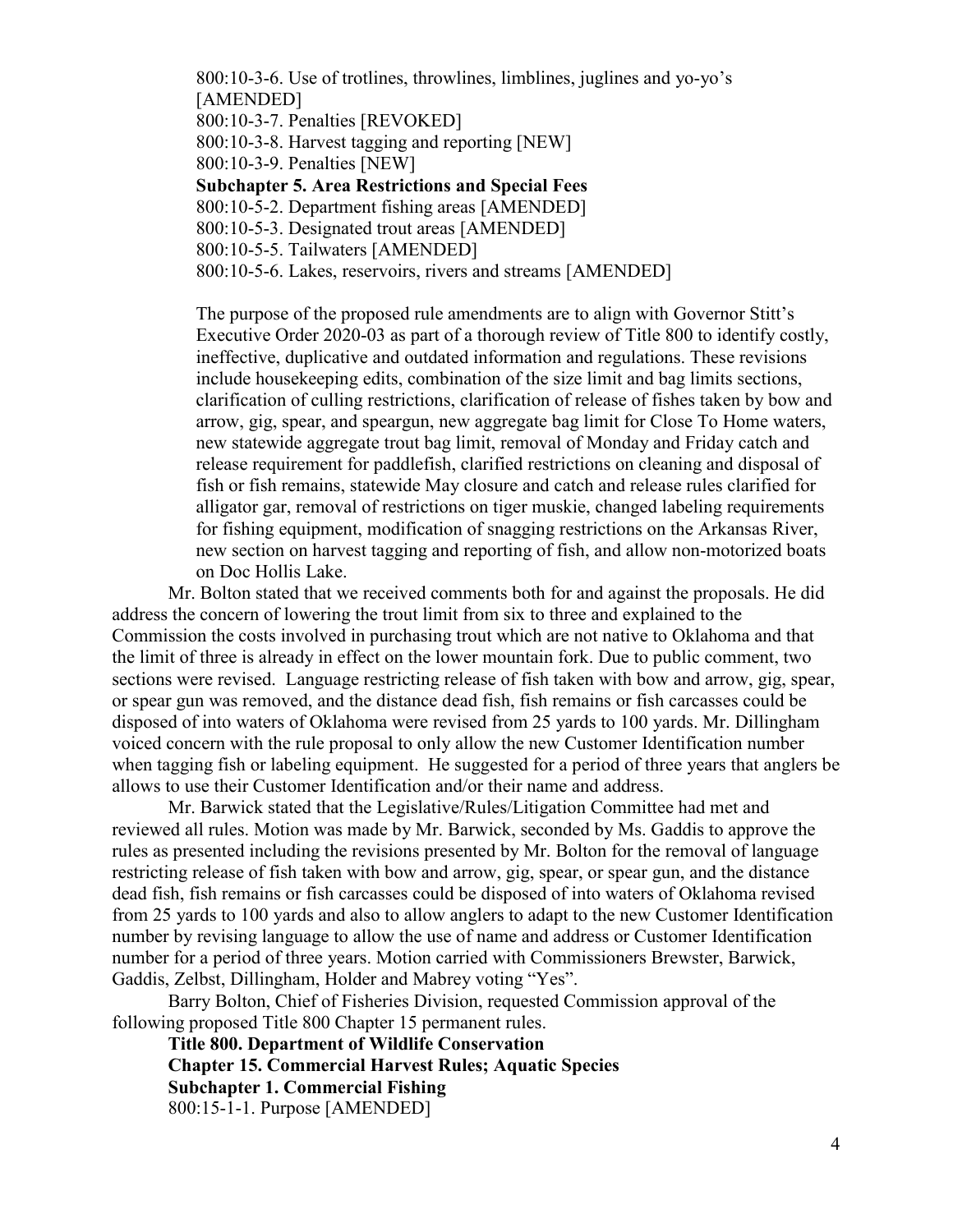800:15-1-2. License requirements [AMENDED] 800:15-1-3. General; operating provisions [REVOKED] 800:15-1-4. Open and closed areas [REVOKED] 800:15-1-5. Special rules; paddlefish [AMENDED] **Subchapter 3. Commercial Minnow Seining [AMENDED]** 800:15-3-1. Purpose [AMENDED] 800:15-3-2. License and fee requirements [AMENDED] 800:15-3-3. General; operating provisions [AMENDED] 800:15-3-4. Closed areas [REVOKED] 800:15-3-5. Special restrictions [REVOKED] **Subchapter 5. Commercial Shad Harvest** 800:15-5-1. Purpose [AMENDED] 800:15-5-2. Licenses and fee requirements [REVOKED] 800:15-5-3. General; operating provisions [AMENDED] 800:15-5-4. Areas open [REVOKED] **Subchapter 7. Commercial Mussel Harvest** 800:15-7-1. Purpose [AMENDED] 800:15-7-2. License and fee requirements [REVOKED] 800:15-7-3. General; operating provisions [AMENDED] 800:15-7-4. Mussel sanctuaries [REVOKED] 800:15-7-5. Species restrictions [REVOKED] **Subchapter 9. Commercial Turtle Harvest** 800:15-9-3. General; operating provisions [AMENDED]

The purpose of the proposed rule amendments are to align with Governor Stitt's Executive Order 2020-03 as part of a thorough review of Title 800 to identify costly, ineffective, duplicative and outdated information and regulations. These revisions include housekeeping edits, equipment labeling requirements, and closure of waters of this state to commercial fishing, commercial minnow seining, commercial shad harvest, and commercial mussel harvest.

Mr. Barwick stated that the Legislative/Rules/Litigation Committee had met and reviewed all rules. Motion was made by Mr. Barwick, seconded by Mr. Dillingham to approve the rules as presented. Motion carried with Commissioners Brewster, Barwick, Gaddis, Zelbst, Dillingham, Holder and Mabrey voting "Yes".

Bill Dinkines, Chief of Wildlife Division, requested Commission approval of the following proposed Title 800 Chapter 25 permanent rules.

## **Title 800. Department of Wildlife Conservation**

#### **Chapter 25. Wildlife Rules**

**Subchapter 1. Hunting/Trapping on Oklahoma Tourism and Recreation Lands** 800:25-1-5. Trapping on Lake Thunderbird State Park [REVOKED] **Subchaper 3. Hunting on Corps of Engineers Land** 800:25-3-2. Areas open to archery equipment and shotguns with pellets only [AMENDED] 800:25-3-3. Areas open to archery equipment only [AMENDED] **Subchapter 5. Migratory Bird Hunting Season Part 23. Waterfowl Hunting on Sooner Lake** 800:25-5-94. Hunting area, dates and hunting hours/days [AMENDED] 800:25-5-95. Species which may be hunted [AMENDED]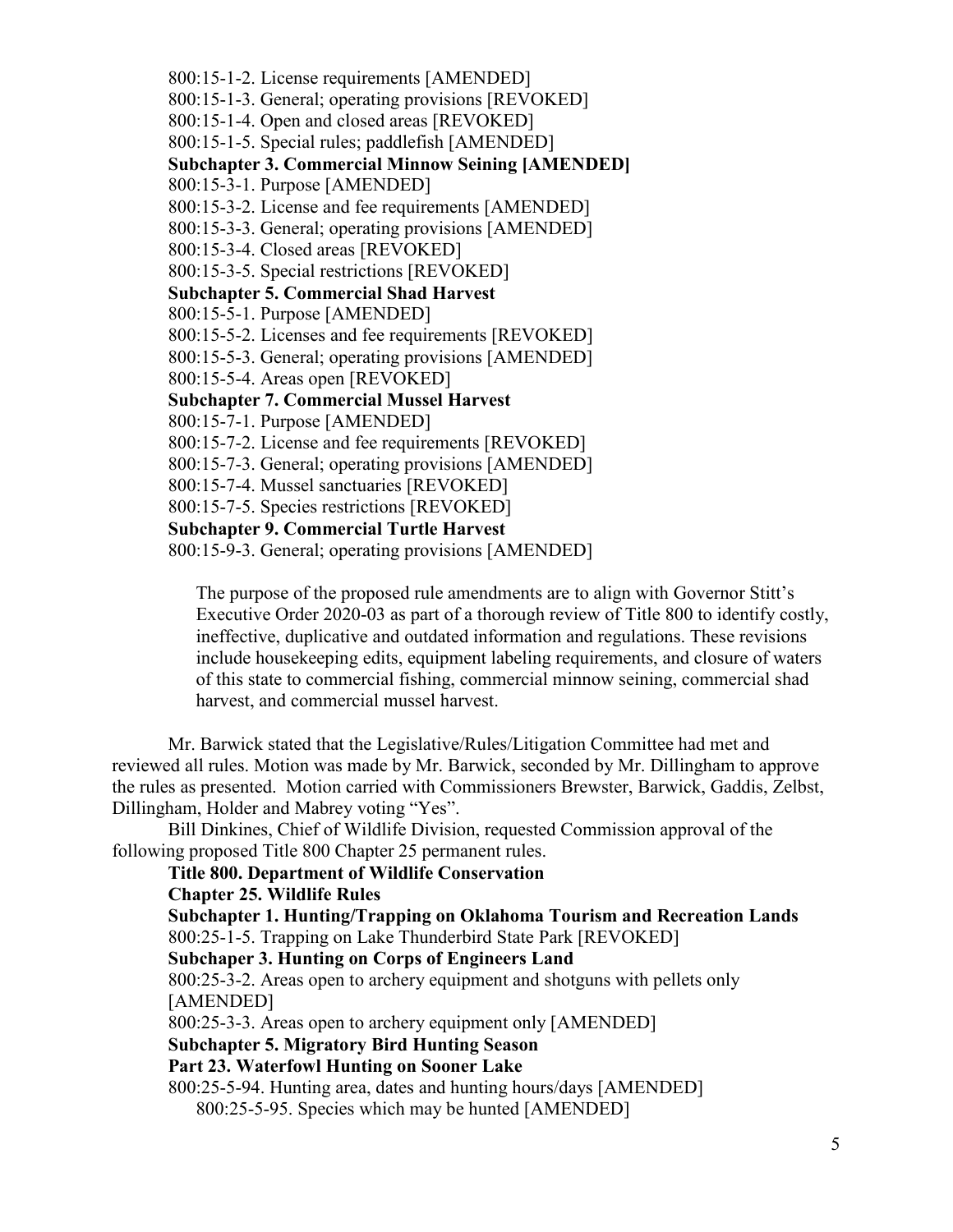### **Part 25. Hunting at Tishomingo Wildlife Management Unit**

800:25-5-105. Dates for waterfowl hunting [REVOKED]

800:25-5-206. General provisions [REVOKED]

## **Subhcapter 7. General Hunting Seasons**

**Part 1. General Provisions**

800:25-7-3. General provisions [AMENDED]

## **Part 5. Upland Game**

800:25-7-15. Wild turkey – Fall; dates, limits and open areas [AMENDED]

800:25-7-17. Wild turkey – Spring; dates, limits and open areas [AMENDED]

800:25-7-17.1. Wild Turkey – Spring Youth Season [AMENDED]

800:25-7-19. Wild turkey – general provisions [AMENDED]

# **Part 12. Antelope**

800:25-7-48. Dates, open areas, bag limits and hunting hours and regulations [AMENDED]

## **Part 13. Deer**

800:25-7-50. General provisions for deer [AMENDED]

800:25-7-55. Deer-Youth Gun Season [AMENDED]

## **Part 14. Elk**

800:25-7-57. Dates, open areas, bag limit and hunting hours [AMENDED]

## **Part 15. Furbearers**

800:25-7-61. Bag limits [AMENDED]

800:25-7-64. General provisions for furbearers [AMENDED]

# **Part 16. Black Bear**

800:25-7-67. Dates, open areas, bag limits, hunting hours, legal means of take, quotas, prohibited activities [AMENDED]

# **Part 19. Season on areas owned or managed by the Oklahoma Department of Wildlife Conservation and the U.S. Fish and Wildlife Service**

800:25-7-84. Black Kettle WMA [AMENDED]

800:25-7-85. Blue River Hunt Area [AMENDED]

800:25-7-88. Canton WMA [AMENDED]

800:25-7-89. Canton WRP [AMENDED]

800:25-7-92.1. Cimarron Bluff Wildlife Management Area [AMENDED]

800:25-7-92.2. Cimarron Hills Wildlife Management Area [AMENDED]

800:25-7-95. Ellis County WMA [AMENDED]

800:25-7-98. Fort Cobb WMA [AMENDED]

800:25-7-100. Fort Gibson WRP [AMENDED]

800:25-7-102.1. Gist WMA [AMENDED]

800:25-7-105.5. Hackberry Flat WMA [AMENDED]

800:25-7-106. Heyburn WMA [AMENDED]

800:25-7-115. Kaw WMA [AMENDED]

800:25-7-116. Keystone WMA [AMENDED]

800:25-7-117. Lexington WMA [AMENDED]

800:25-7-121. Major County WMA [AMENDED]

800:25-7-126. Mountain Park WMA [AMENDED]

800:25-7-128. Okmulgee PHA [AMENDED]

800:25-7-134. Packsaddle WMA [AMENDED]

800:25-7-136. Pushmataha WMA [AMENDED]

800:25-7-139.1. Sandhills WMA [NEW]

800:25-7-140. Sand Sanders WMA [AMENDED]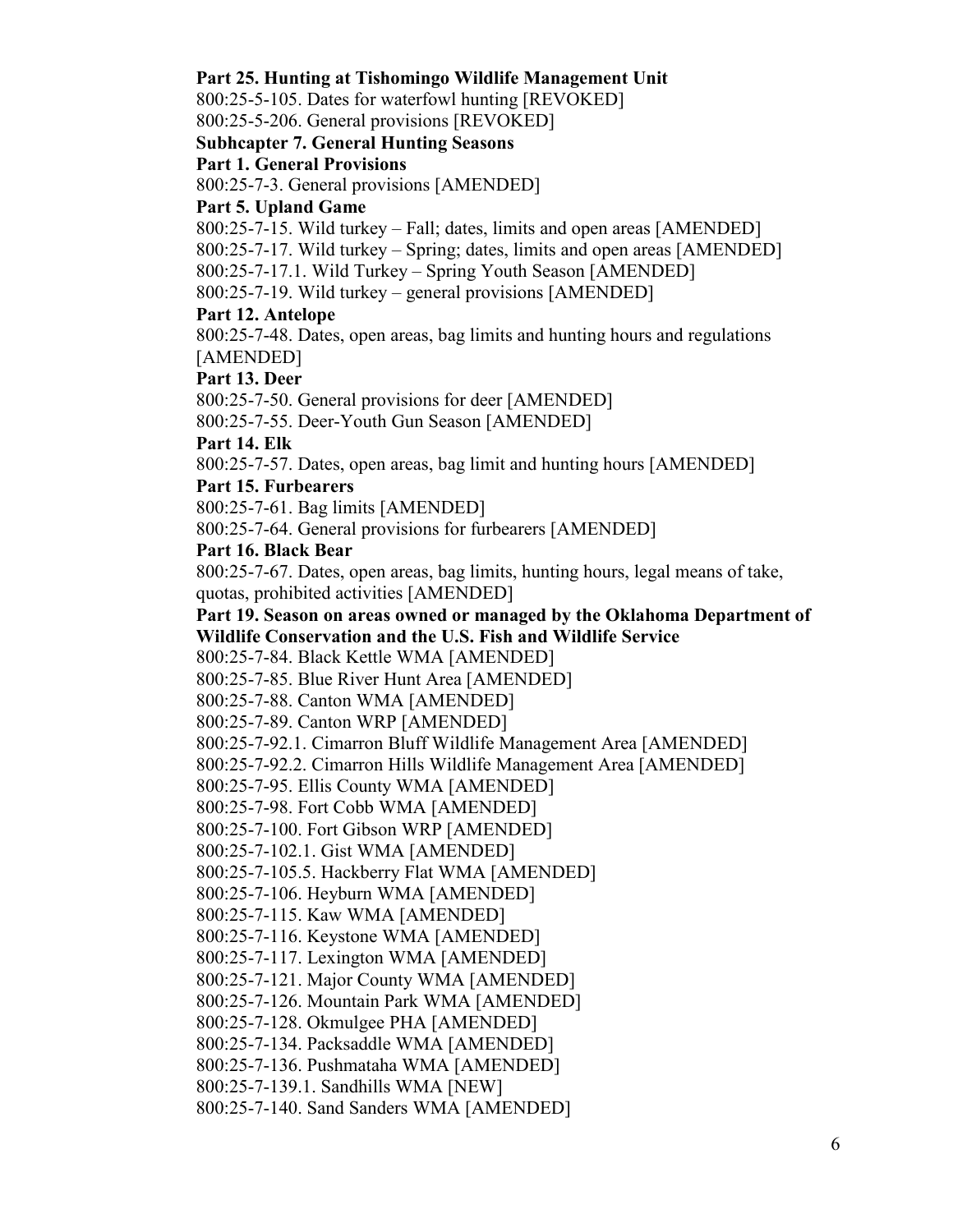800:25-7-143. Skiatook WMA [AMENDED]

800:25-7-151. Tishomingo WMU/Cooperative Unit [AMENDED]

800:25-7-154. Waurika WMA [AMENDED]

**Part 25. Oklahoma land Access Program**

800:25-7-180. General provisions for OLAP walk-in areas [AMENDED]

800:25-7-151. OLAP walk-in hunting areas, seasons, and equipment restrictions [AMENDED]

800:25-7-182. OLAP wildlife-viewing areas, seasons and equipment restrictions [AMENDED]

**Subchapter 9. Controlled Hunts**

**Part 1. Guidelines**

800:25-9-7. Schedule of hunts [AMENDED]

**Part 3. Antelope**

800:25-9-12. General Antelope Regulation [AMENDED]

**Subchapter 13. Commercial Hunt Areas**

800:25-13-6. Facility requirements [AMENDED]

# **Subchapter 21. Oklahoma Waterfowl Stamp Design Competition**

800:25-21-1. Purpose [REVOKED]

800:25-21-2. Contest rules for Oklahoma Waterfowl Stamp Design Competition [REVOKED]

800:25-21-3. Oklahoma Waterfowl Stamp Design Competition [NEW]

# **Subchapter 30. Wildlife Depredation on Agricultural Crops**

800:25-30-5. DCAP (Damage Control Assistance Permits) [AMENDED]

**Subchapter 37. Nuisance Wildlife Control Operators Program**

800:25-37-5. Procedures and guidelines [AMENDED]

**Subchapter 40. Oklahoma Land Access Program**

800:25-40-3. Qualifications and enrollment procedures [AMENDED]

The purpose of the proposed rule amendments are:

Subchapter 1 – This rule will remove outdated regulations that are no longer in effect. Subchapter 3 – These rules will open additional portions Corps of Engineers lands at Ft. Supply and Eufaula Reservoirs to hunting opportunity.

Subchapter 5 – These rules will update language to reflect the correct name of the regulations book, and revoke rules for the Tishomingo WMA that are out of date, no longer effective, or have been moved Subchapter 7.

Subchapter  $7 -$  These rules will exempt dove hunters from having to wear blaze orange during the restricted times of the year; clear up confusing language about when / where blaze orange clothing is required by rewording to eliminate potential confusion with Wildlife Management Areas; add rules to simplify and update harvest tagging and reporting requirements; update language to reflect the electronic license system by replacing address and license number labeling requirements to customer ID number; eliminate outdated references to check stations; strike unnecessary restrictions on shot size for shooting feral hogs; remove specific listing of counties, season dates and bag limits for wild turkeys to allow these to be set by commission resolution; remove obsolete language about check stations and carcass tags; allow youth deer antlerless gun licenses to be used during the Holiday Antlerless Deer Gun Season; strike "spotted skunk" from bag limits since taking of spotted skunks is prohibited; change the obsolete term "Ranger" to "Warden"; open rail and gallinule season Black Kettle WMA; extend deer gun season to 16 days on Blue River PFHA;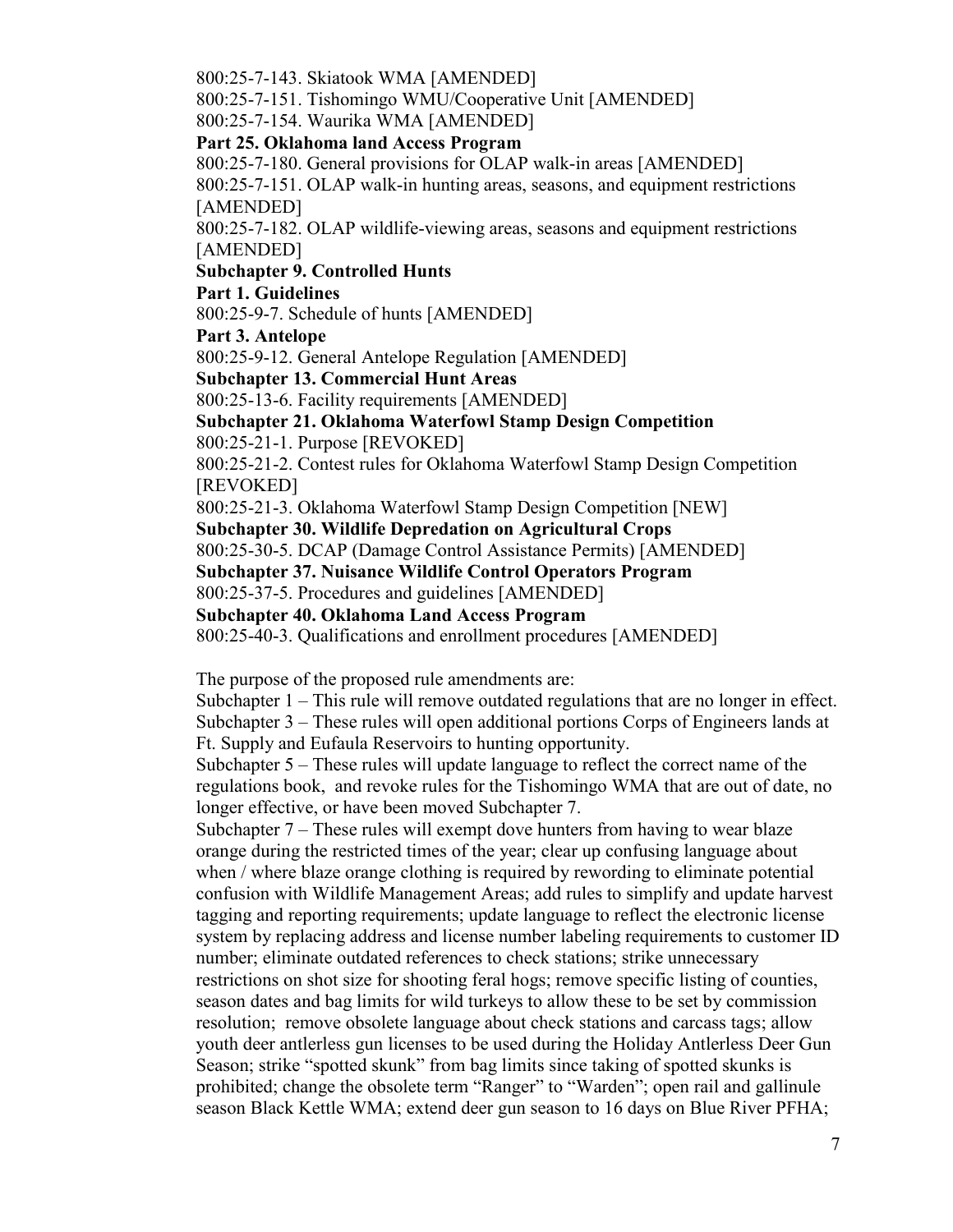open hunting for a number of species during deer muzzleloader season and after the first nine days of deer gun season, on Cimarron Hills and Cimarron Bluff WMA's; open a rail and gallinule season on Ellis County WMA; change spring and fall turkey bag limits to one tom, and close spring turkey hunting hours at 7:00 pm daily on several WMA's; remove the nontoxic shot requirement for crow hunting, open deer muzzleloading firearms season, and close pursuit with hounds and predator calling during the first nine days of deer gun season on Ft. Cobb WMA; open predator / furbearer season on Ft Gibson WRP the same as statewide dates except closed October 15-January 31; open common snipe, gallinule, rail, and spring turkey (one tom limit, hunting closes at 7:00 pm daily) seasons the same as statewide dates, and allow trapping (water sets, live box traps, and enclosed trigger traps only) on Gist WMA; open deer gun season (muzzleloading firearms only) for the first nine days, open squirrel season same as statewide dates (except closed first nine days of deer gun season), and close rabbit, crow, dove, common snipe, woodcock, pursuit with hounds, and predator / furbearer calling during the first nine days of deer gun season on Hackberry Flat WMA; open trapping to same as statewide dates on several WMA's; open all of muzzleloading firearms season on Lexington WMA for antlerless harvest; remove firearm restrictions on Mountain Park WMA; Allow harvest of antlerless deer during muzzleloading firearms season on Okmulgee PHA; establish hunting seasons on Sandhills WMA; Open rail, gallinule, woodcock (except closed first nine days of deer gun season), common snipe (except closed first nine days of deer gun season), and muzzleloading firearms season (except closed to antlerless mule deer harvest) same as statewide season dates on Sandy Sanders WMA; remove bag limit restrictions during deer gun and muzzleloading firearms seasons on Skiatook WMA; require hunters to sign in and out at designated locations and close waterfowl hunting at 1:00 pm daily on Tishomingo WMU/Cooperative Unit; remove firearms restrictions and open deer muzzleloading firearms season same as statewide dates on Waurika WMA; and correct typos, update language, expand access dates and hunting opportunity, introduce new property types and standardize species regulations for OLAP properties.

Subchapter 9 – These proposed changes will delete outdated reference to a schedule of hunts brochure, and move antelope tagging and reporting requirements to Subchapter 7.

Subchapter 13– This proposed change will change the fencing requirements for Commercial Upland Hunting facilities.

Subchapter 21 – These proposed changes will revoke the Oklahoma Waterfowl Stamp Design Competition section and create new language to move the rules for the competition to procedure manual and website.

Subchapter 30 – These proposed changes add archery as a legal method of take to fill DCAP permits, and replace obsolete wording "Game Division" with "Wildlife Division".

Subchapter 37 – These proposed changes modify trap restrictions, and trapping location restrictions for Nuisance Wildlife Control Operators.

Subchapter 40 – These proposed changes clarify and define the criteria for determining landowner eligibility for enrolling properties in the Oklahoma Land Access Program.

Mr. Dillingham expressed his concern for the public comments received regarding access and ability to hunt on Wildlife Management Areas (WMA). Mr. Dinkines agreed that we are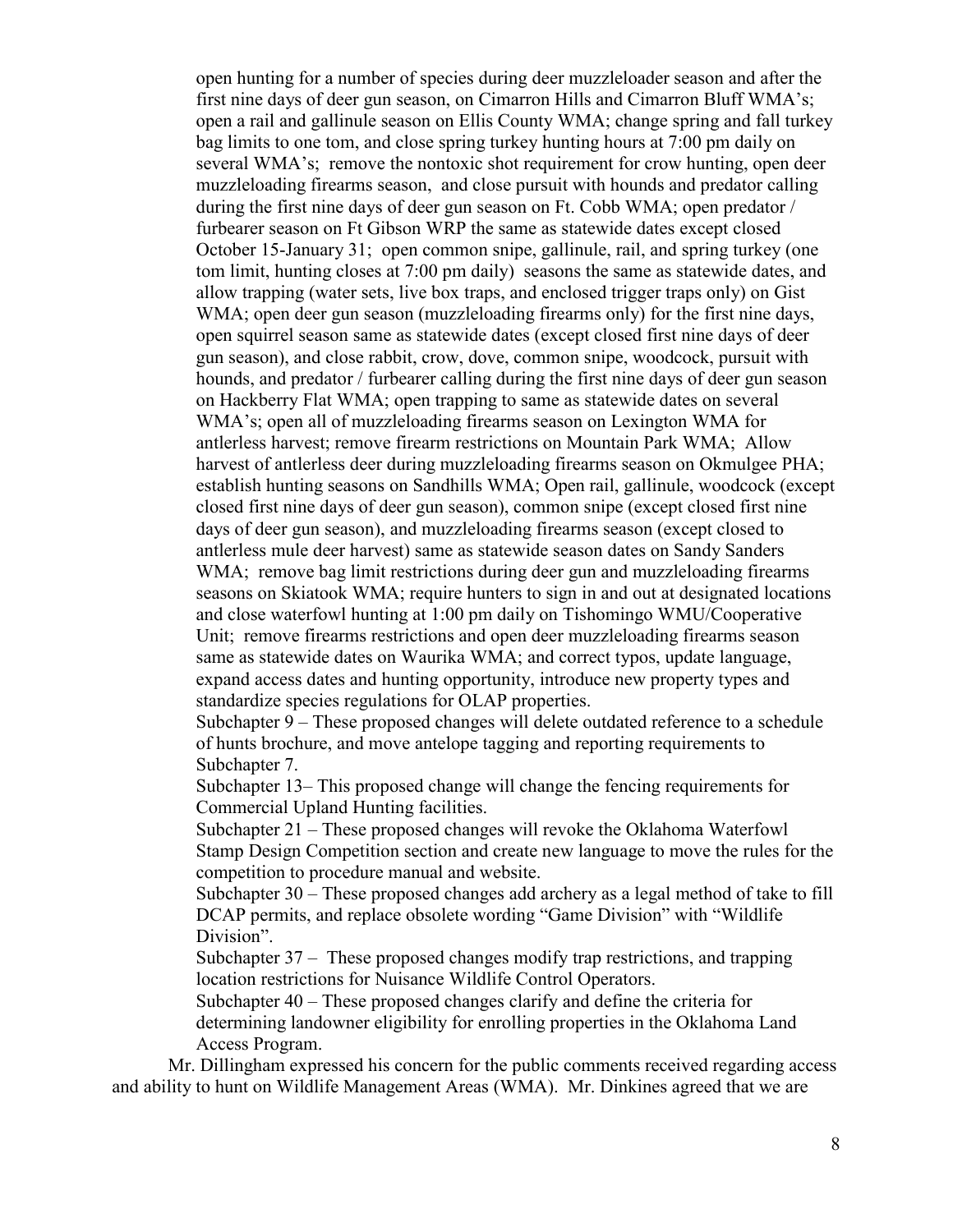sensitive to these comments on accessibility and stated that these issues are being address through the strategic plan process and the WMA management plans.

Mr. Barwick stated that the Legislative/Rules/Litigation Committee had met and reviewed all rules. Motion was made by Mr. Barwick, seconded by Mr. Zelbst to approve the rules as presented. Motion carried with Commissioners Brewster, Barwick, Gaddis, Zelbst, Dillingham, Holder and Mabrey voting "Yes".

Bill Dinkines, Chief of Wildlife Division, requested Commission approval of the following proposed Title 800 Chapter 30 permanent rules.

> **Title 800. Department of Wildlife Conservation Chapter 30. Department of Wildlife Lands Management Subchapter 1. Use of Department managed Lands** 800:30-1-2. Use restrictions [AMENDED] 800:30-1-4. Camping [AMENDED] 800:30-1-5. Vehicles [AMENDED] 800:30-1-7. Livestock and feral hogs [AMENDED] 800:30-1-18. Nonambulatory and motor vehicle permittee's [AMENDED] 800:30-1-20. Restricted public use areas [AMENDED]

The purpose of the proposed rule amendments is to update outdated language an references to obsolete booklets; clarify language closing entry to WMA safety zones with any means of take; establish camping rules for Sandhills WMA; establish rules for fires in designated camping areas; clarify the prohibition of ATV's/UTV's on WMA roads that are not county roads; close feral hog hunting on Hackberry Flat, Kaw, Sandy Sanders and Waurika WMA's; remove the current 700cc or smaller restriction for UTV's used on WMA's by those with non-ambulatory permits; allow hunter and angler camping on Ellis County WMA, and remove Sandy Sanders WMA from restricted public use areas.

Mr. Barwick stated that the Legislative/Rules/Litigation Committee had met and reviewed all rules. Motion was made by Mr. Barwick, seconded by Mr. Dillingham to approve the rules as presented. Motion carried with Commissioners Brewster, Barwick, Gaddis, Zelbst, Dillingham, Holder and Mabrey voting "Yes".

Chairman Mabrey thanked the Legislative/Rules/Litigation Committee as well as the ODWC staff for their work and diligence throughout the proposed rule process.

Chairman Mabrey announced the next Commission meeting is scheduled on Monday, April 5, 2021 in Oklahoma City, Oklahoma.

The meeting adjourned at 10:42 a.m.

OKLAHOMA WILDLIFE CONSERVATION COMMISSION

Bruce R. Mabrey, CHAIRMAN

 $\mathcal{L}_\mathcal{L}$  , which is a set of the set of the set of the set of the set of the set of the set of the set of the set of the set of the set of the set of the set of the set of the set of the set of the set of the set of

ATTEST:

 $\mathcal{L}_\mathcal{L}$  , where  $\mathcal{L}_\mathcal{L}$  , we are the set of the set of the set of the set of the set of the set of the set of the set of the set of the set of the set of the set of the set of the set of the set of the set o Leigh A. Gaddis, SECRETARY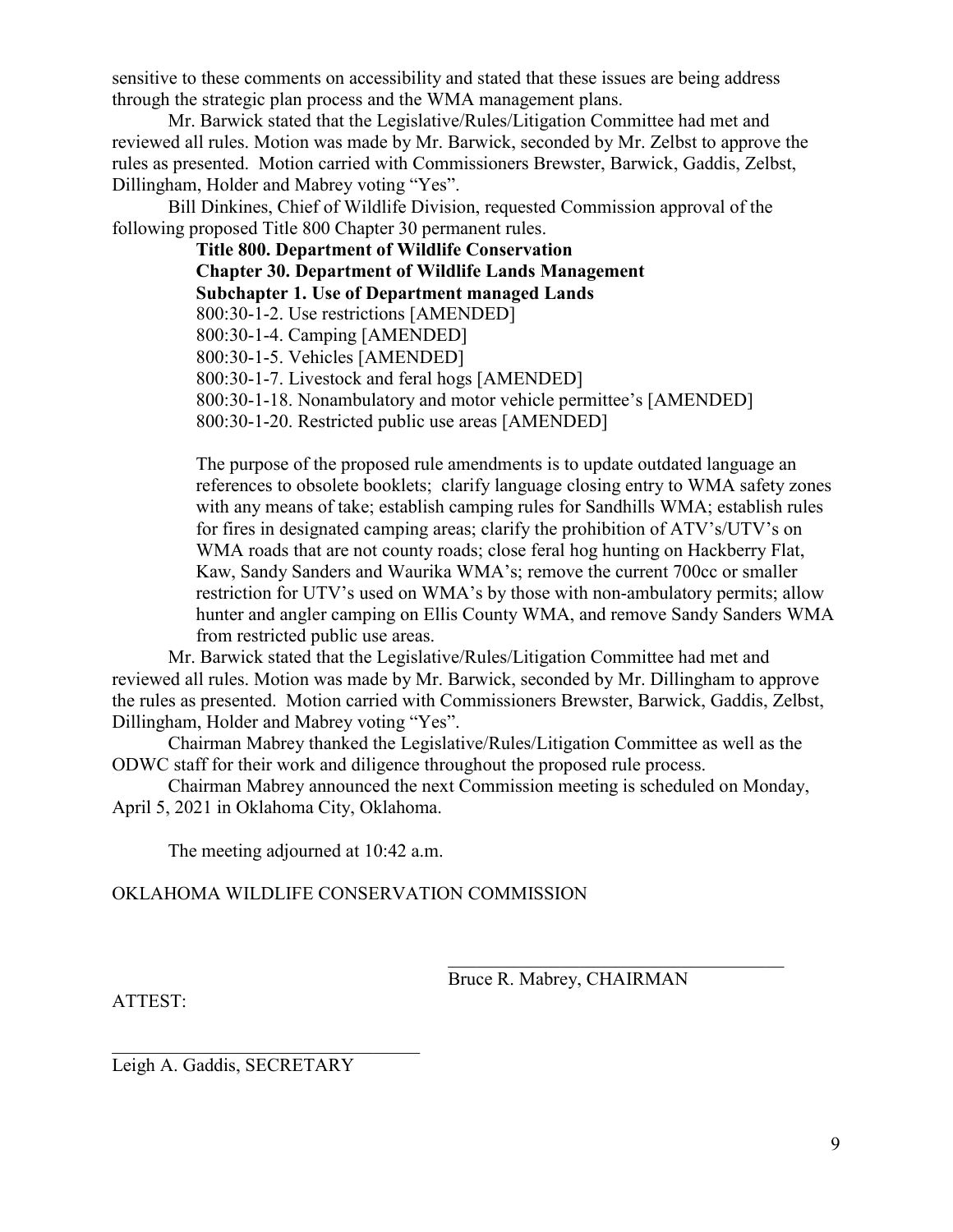

### **MEMORANDUM**

**DATE:** March 24, 2021 **TO:** OK Department of Wildlife Commission and Staff **FROM:** Brittnee Preston **RE:** Report on February and March Federal and Congressional Issues for April Commission Meeting

### **State of Play:**

President –

- > President Biden signed the American Rescue Plan (H.R. 1319) into law. This COVID Relief aid package includes: stimulus checks, increased aid for schools, hospitals and vaccinations to name a few. A more detailed list of wildlife related provisions is below.
- > Since passage, President Biden has been working on promoting his recently passed COVID Relief plan. He commenced his 'Help is Here tour' where he discussed the portions of the bill that will help communities along his stops. During the first few days of the tour, he was focused on the completion of 100 million coronavirus vaccine shots in people's arms and the disbursement of 100 million checks that were part of the relief package.

## Congress –

- > COVID-19 Stimulus
	- o Immediately after wrapping up the impeachment trial, Congress began work on President Biden's stimulus package, the American Rescue Plan Act (ARPA). It started off with the House passing the \$1.9 trillion package quickly, but the measure was stalled in the Senate.
	- o The Senate Parliamentarian ruled that the proposed minimum wage increase included in the bill did not meet the budget reconciliation requirements. The Senate then amended the bill to remove the \$15 per hour minimum wage hike. The Senate voted 50-50 to proceed to the coronavirus relief legislation, with Vice President Kamala Harris breaking the tie to invoke cloture and advance the bill passed debate. The Senate proceeded on to the bill through a weekend vote-a-rama and ultimately passed bill on a 50-49 vote.
	- o The House accepted the Senate's amendments soon after and the President signed it into law on March  $11<sup>th</sup>$ .
	- o Here is a synopsis of the wildlife and conservation provisions in the bill:
		- \$20,000,000 shall be for wildlife inspections, interdictions, investigations, and related activities, and for efforts to address wildlife trafficking;
		- **S30,000,000 shall be for the care of captive species listed under the Endangered Species** Act of 1973, for the care of rescued and confiscated wildlife, and for the care of Federal trust species in facilities experiencing lost revenues due to COVID-19; and
		- **\$45,000,000 shall be for research and extension activities to strengthen early detection,** rapid response, and science-based management to address wildlife disease outbreaks before they become pandemics and strengthen capacity for wildlife health monitoring to enhance early detection of diseases that have capacity to jump the species barrier and pose a risk in the United States, including the development of a national wildlife disease database.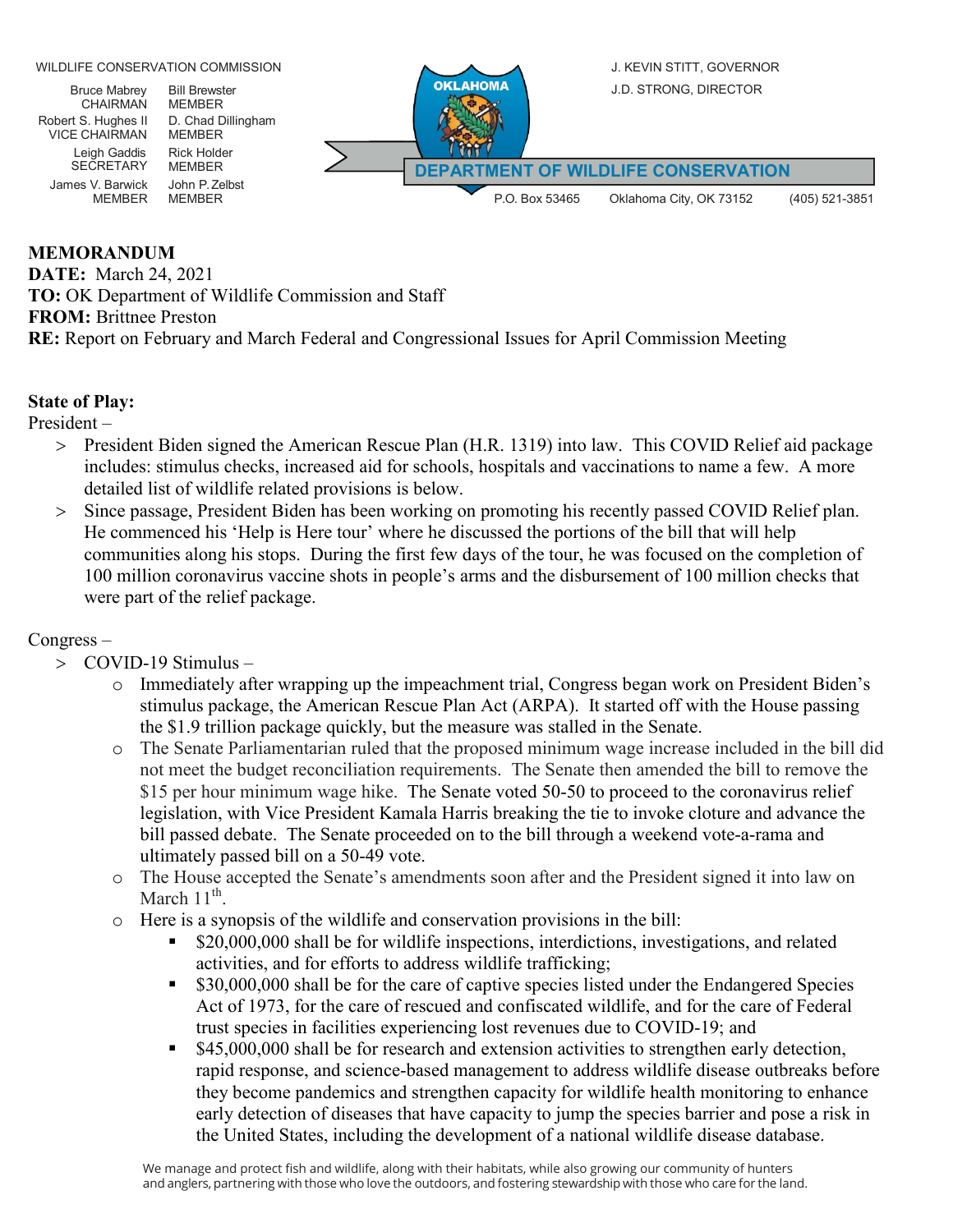- Lacey Act Provisions.—In addition to amounts otherwise made available, there is appropriated for fiscal year 2021, out of any money in the Treasury not otherwise appropriated, \$10,000,000, to remain available until expended, to carry out the provisions of section [42\(a\)](https://plus.cq.com/uscode/18/42) of title 18, United States Code, and the Lacey Act Amendments of 1981 [\(16 U.S.C. 3371-](https://plus.cq.com/uscode/16/3371)[3378\)](https://plus.cq.com/uscode/16/3378) to identify and designate wildlife species, or larger taxonomic groups of species, as injurious under such provisions if they transmit a pathogen that could potentially pose a risk to human health and develop regulations to develop a process to make emergency listings for injurious species
- > General Congressional Actions:
	- o House:
		- H.R. 803 Protecting America's Wilderness and Public Lands Act pass the House by a vote of 227-200. This bill designates approximately 1.5 million acres of wilderness and incorporates more than 1,000 river miles into the National Wild and Scenic Rivers System.
		- The House voted 227-203 to pass [H.R.](https://www.congress.gov/117/bills/hr8/BILLS-117hr8eh.pdf) 8, which is a gun control measure to expand background checks for private gun sales. The Senate has put this on the agenda and plan to vote on it soon.
		- House Republicans lifted their decade-old ban on earmarks Wednesday during a closeddoor vote, freeing their members up to request "congressionally directed spending" under the new process Democrats announced last month.

## o Senate:

- The Senate Energy and Natural Resources Committee voted 11-9 to advance Rep. Deb Haaland to a floor vote to become secretary of the Interior Department.
- The Senate voted 66-34 this week to confirm President Joe Biden's nominee for EPA administrator, Michael Regan.
- Rep. Deb Haaland was confirmed by the Senate to become the first Native American Cabinet member in U.S. history. She will lead the Interior Department.
- o Oklahoma Delegation:
	- A few of the Oklahoma delegation members have there appropriations forms for request items ready. I am not travelling to DC this spring as I cannot get into the building to have meetings and some office are still not back in the office. However, I have begun having phone calls with each office to present our FY22 appropriations requests and legislative priorities. Thankfully we have a wonderful delegation and our requests have been met favorably. I will continue to have this meetings throughout the remainder of March. Appropriations movement is expected to see beginning movement around mid-April.

# Agencies –

- > U.S. Fish and Wildlife Services (USFWS)
	- o The USFWS is [proposing](https://www.federalregister.gov/documents/2021/02/22/2021-02964/migratory-bird-hunting-proposed-2021-22-frameworks-and-special-procedures-for-issuance-of-annual?utm_campaign=subscription%20mailing%20list&utm_source=federalregister.gov&utm_medium=email) to establish the 2021-22 hunting regulations for certain migratory game birds, and make a minor change to the special procedures for issuance of annual hunting regulations.
	- o The USFWS [announced](https://www.grants.gov/web/grants/view-opportunity.html?oppId=331717) a grant opportunity under the Competitive State Wildlife Grant (C-SWG) Program. The deadline for this grant is May 21, 2021.
- > Department of the Interior (DOI)
	- o The DOI and BLM [announced](https://www.grants.gov/web/grants/view-opportunity.html?oppId=331624) a grant opportunity under the Department of the Interior Bureau of Land Management New Mexico/Oklahoma/Kansas/Texas (NM) Wildlife Resource Management. Deadline to apply is April 20, 2021. This award falls under the Good Neighbor Authority.
	- o The DOI and BLM also [announced](https://www.grants.gov/web/grants/view-opportunity.html?oppId=331639) a grant opportunity under the Department of the Interior Bureau of Land Management New Mexico/Oklahoma/Kansas/Texas (NM) Invasive and Noxious Management. Deadline to apply is April 20, 2021.